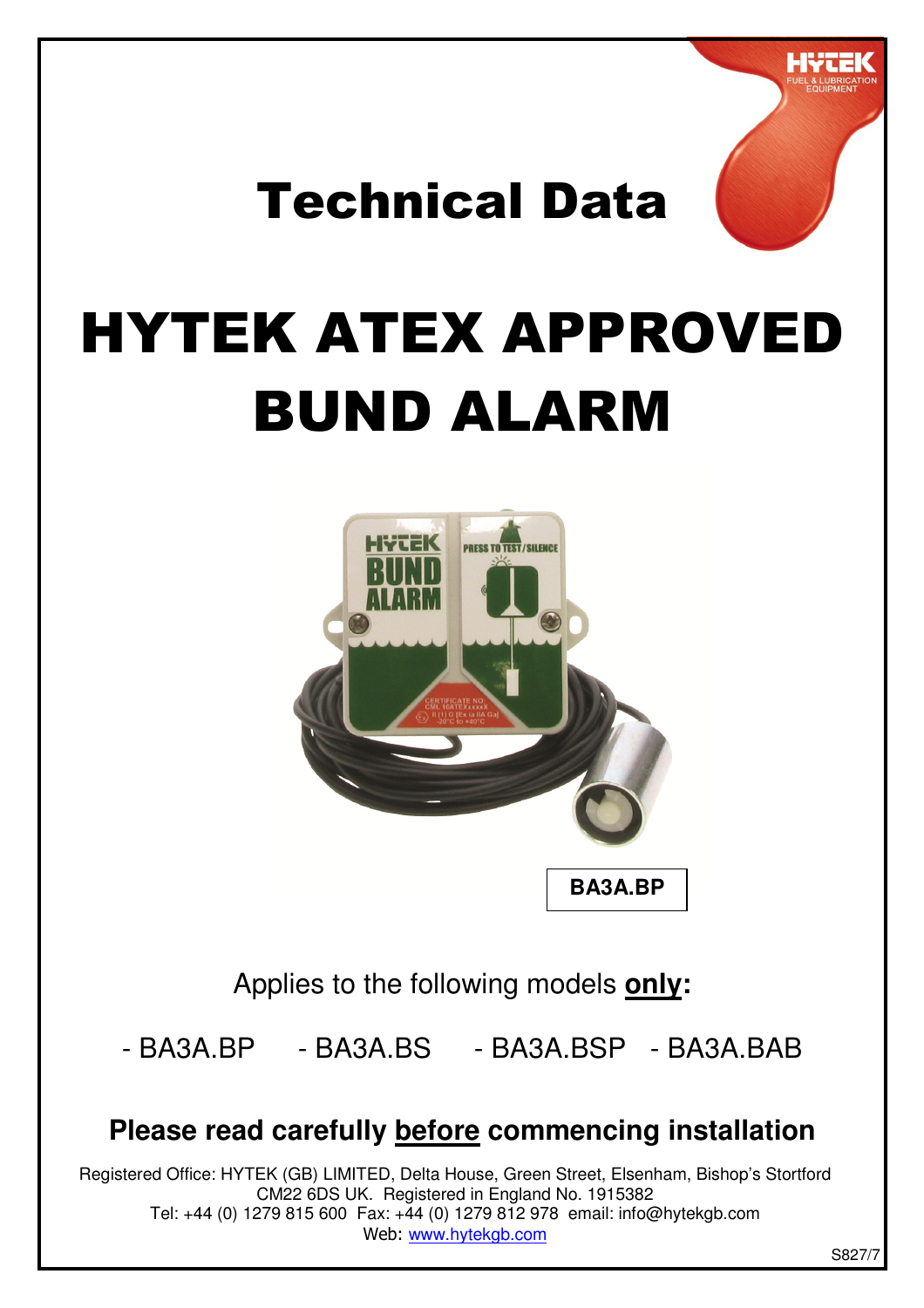# ENVIRONMENTAL INFORMATION



 European Directive 2012/19/EU requires that the equipment bearing this symbol on the product and/or its packaging must not be disposed of with unsorted municipal waste. The symbol indicates that this product must be disposed of separately from regular household waste streams. It is your responsibility to dispose of this and other electric and electronic equipment via designated collection facilities appointed by the government or local authorities.

# PRODUCT DESCRIPTION

The Hytek Bund Alarm is designed to provide visual and audible alarms whenever a predetermined level in a storage tank bund is reached. The system consists of a weighted float sensor that is connected, with a 5 metre fuel resistant cable, to the weatherproof bund alarm box containing the visual and audible alarms.

This alarm is approved to operate with flammable liquids classed as category 1, 2 or 3 in accordance with European Regulation No. 1272/2008. It is ATEX certified in accordance with EN 60079-0:2012 and EN 60079- 11:2012. It is also IECEx certified in accordance with IEC 60079-0:2011 Ed 6 and IEC 60079-11:2011 Ed 6.

The alarm box, featuring the warning devices and test button, must be located outside any hazardous zone and bears the following certification marking and number:

> CML16ATEX2356X IECEx CML 16.0129X

 $\langle \xi \mathsf{x} \rangle$  II 1 G [Ex ia IIA Ga]  $-20^{\circ}$ C to  $+40^{\circ}$ C  $F_{2503}$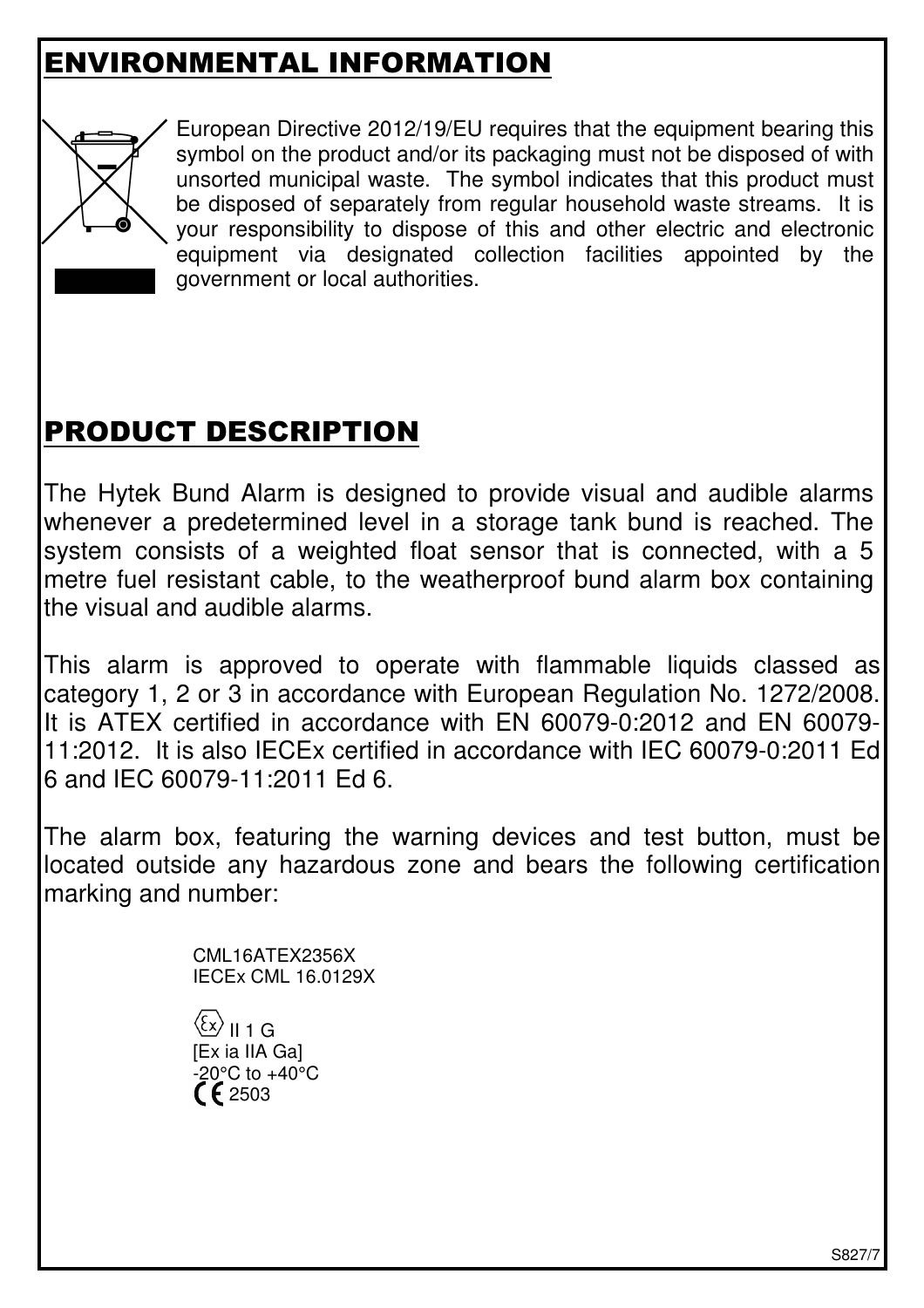The float sensor(s) can be located in hazardous zones 0, 1 or 2 and bears the following certification marking and number:

> CML 16ATEX2355X IECEx CML 16.0128X CML 16ATEX2356X IECEx CML 16.0129X

 $\langle \overline{\mathcal{E}} \mathbf{x} \rangle$  II 1 G Ex ia IIA T3 Ga  $-20^{\circ}$ C to  $+40^{\circ}$ C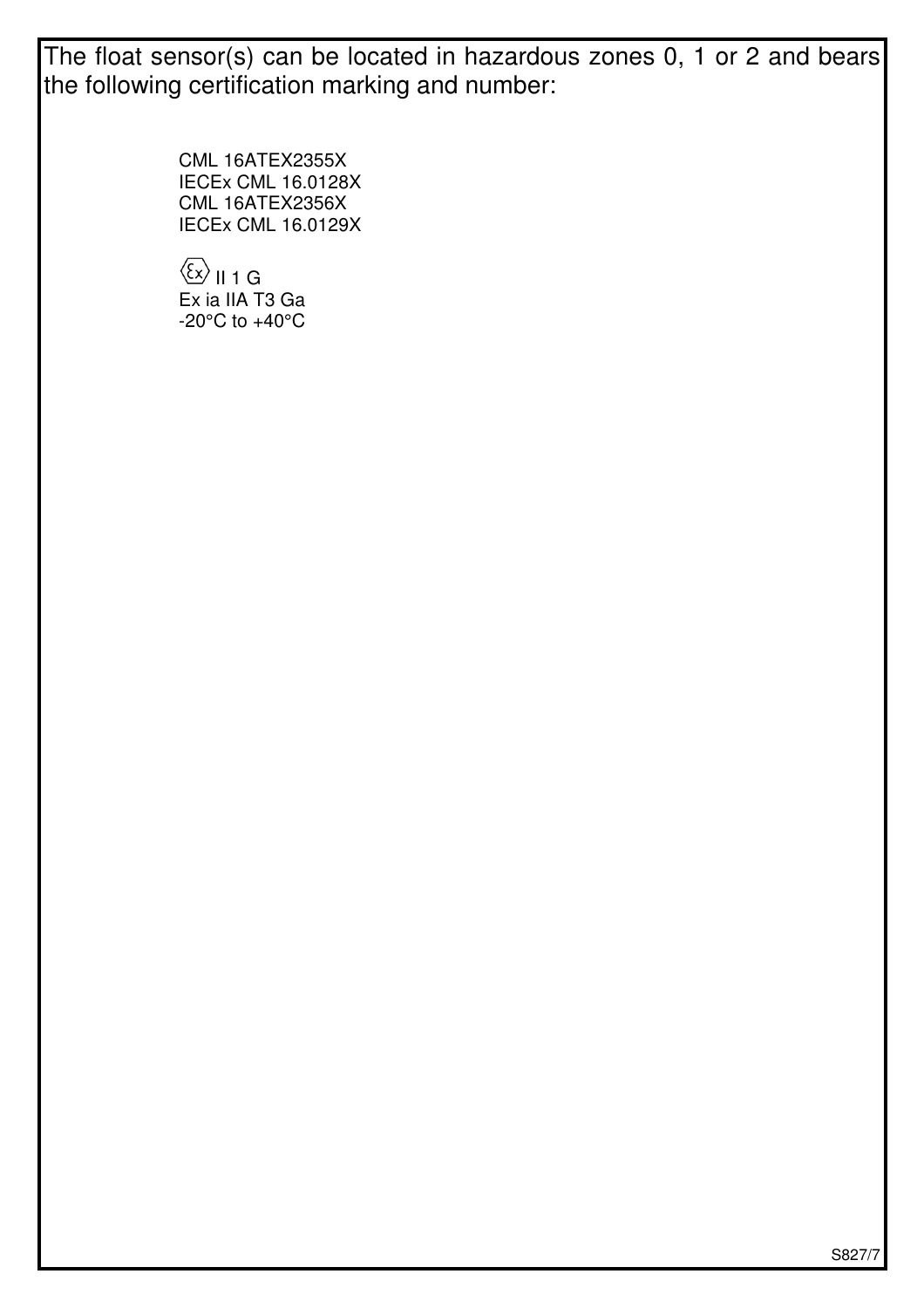# CONDITIONS OF CERTIFICATION

- 1. Due to safety critical internal creepage and clearance distances in the control unit, if installed in a location other than a clean and dry environment, the user shall ensure that the control unit is additionally provided with protection having an ingress protection rating of at least IP54 and is maintained throughout the lifetime of the equipment.
- 2. The float switch incorporates an isolated metal part which could become either charged in use or be a discharge point for charged liquids upon filling or emptying. The float switch shall only be used in applications where static generated via contact liquids are controlled so not to be considered an ignition source.
- 3. Only alkaline batteries of the same make shall be used as replacements.

# IMPORTANT WARNING NOTES

- 1. This alarm is designed for use with liquids classed as category 1, 2 or 3 in accordance with European Regulation No. 1272/2008, including petrol, diesel, gas oil, water, hydraulic oil and heating oil.
- 2. The alarm box featuring the warning devices and test buttons must not be installed in a hazardous zone. The float sensor can be located in zones 0, 1 or 2 with the supplied connecting wire running to the alarm box.
- 3. The user must ensure that chemicals present in the atmosphere do not affect the performance or degrade the polycarbonate enclosure.
- 4. Use only the correct ATEX/IECEx certified float switches supplied.
- 5. The installation must be carried out by qualified installation engineers in accordance with the requirements of EN 60079-14 the latest relevant electrical and local authority regulations and standards.
- 6. It must not be used with any liquids or applications other than those specified. We will accept no warranty claims or liability if it is used for other liquids or applications.
- 7. This product must not be used if it is damaged.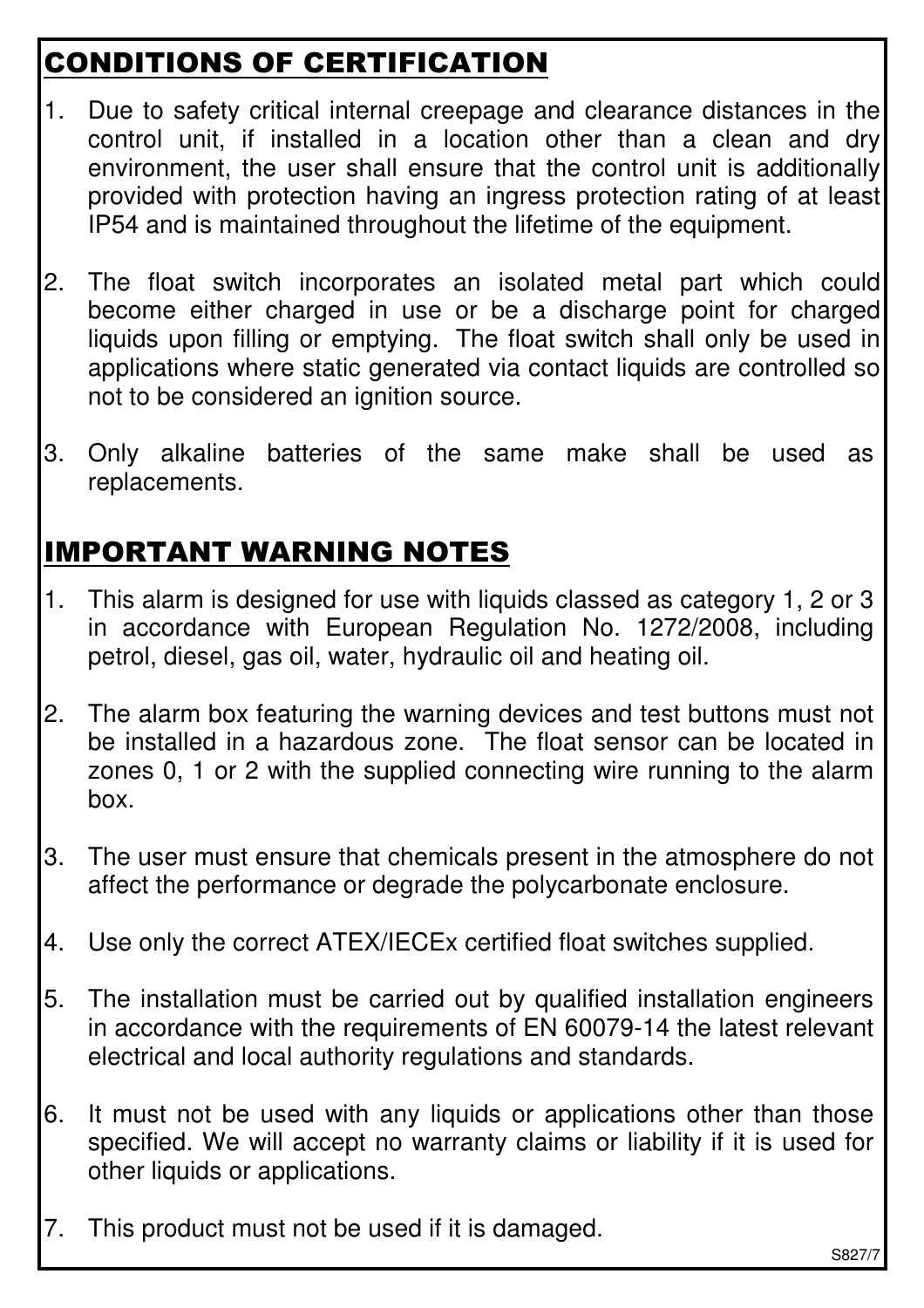# INSTALLATION

- 1. Using the mounting lugs provided, fix the bund alarm box in the position required using the supplied screws.
- 2. For steel storage tanks fit the black cable gland from float switch to brass cap then slide onto float switch cable.
- 3. Hang the float switch inside the fuel storage tank bund and ensure it does not foul on the sidewalls. Locate the bottom of the float switch between 25mm (1") and 150mm (6") above the base of the bund. For steel tanks (BA3A.BSP) the brass cap will thread onto a 1 ½" tank fitting. For plastic tanks (BA3A.BP) the cable is secured using the P-clip provided.
- 4. Remove the Hytek bund alarm box cover (2 screws on the front), push the float switch cable through the gland on the underside of the box and connect the float sensor to the screw terminals shown in the image below with the red wire in the left terminal. Tighten cable gland. Connect the battery connector to the battery.



5. Press green button on top of Hytek bund alarm box. Ensure a series of short beeps can be heard and the light flashes. Replace cover and screw down firmly.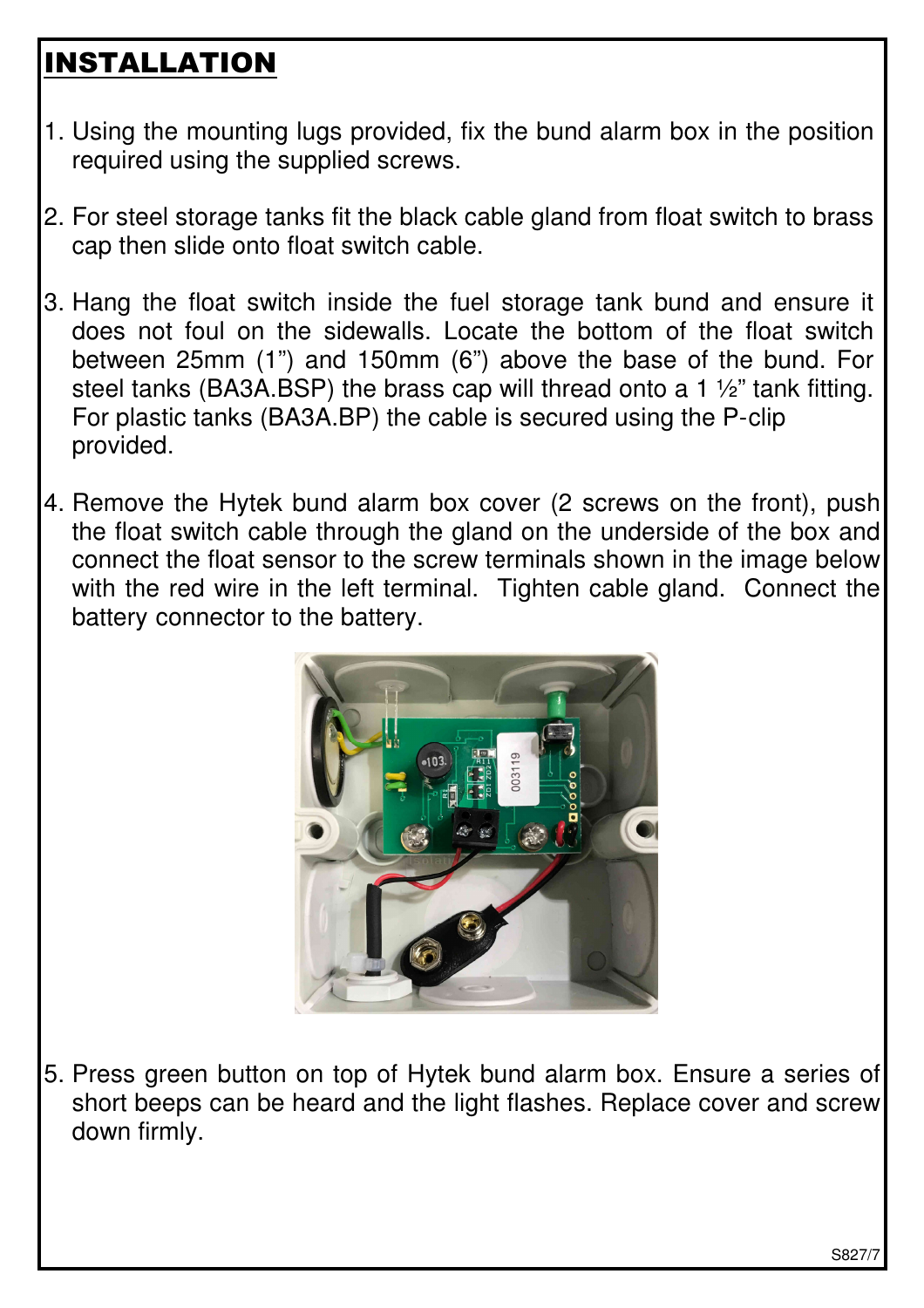### INSTALLATION DIAGRAM

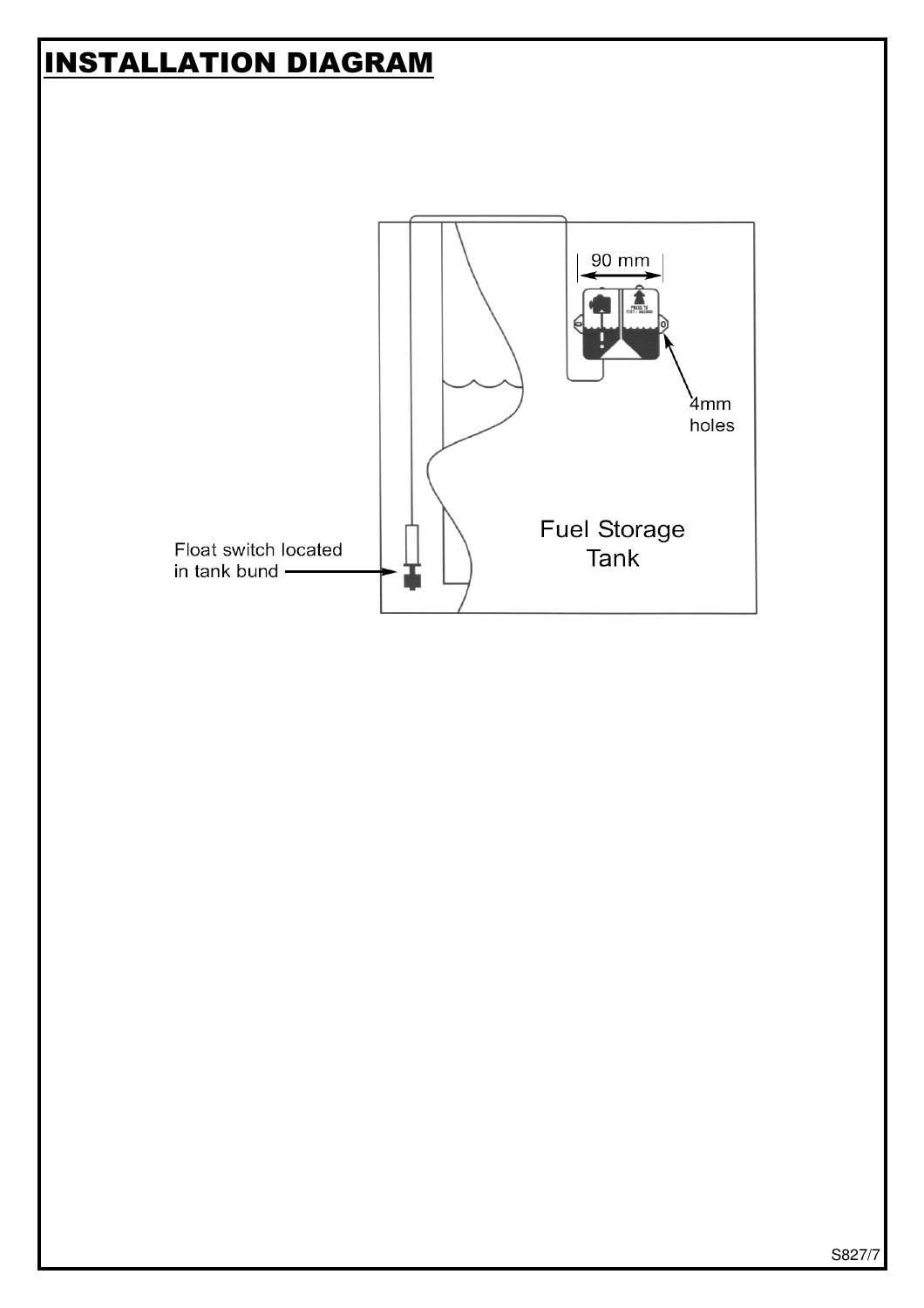#### **OPERATION**

The Hytek Bund Alarm will operate when the float switch is activated by a rising liquid level in the fuel storage tank bund. The alarm will sound as a rising beep every 2.5 seconds and the light will flash simultaneously.

To silence the alarm, press the green button. The light will continue to flash until the liquid level in the tank bund drops below the level of the float switch.

The battery will power the Hytek Bund Alarm for 72 hours in full alarm mode with both the sounder and light activated. Low battery power is indicated by a short beep every 25 seconds.

When the battery is low and the bund alarm is activated. The alarm will sound as a rising beep every 5 seconds to conserve power.

The light will flash every 25 seconds in normal operation (not in alarm mode) to indicate that the bund alarm is operating correctly.

If the float switch is disconnected or the cable has been severed the Hytek Bund Alarm will emit a short beep every 5 seconds. The light and sounder can be tested at any time by pressing the green button once. If the Hytek Bund Alarm is functioning correctly a short series of beeps will sound and the light will flash.